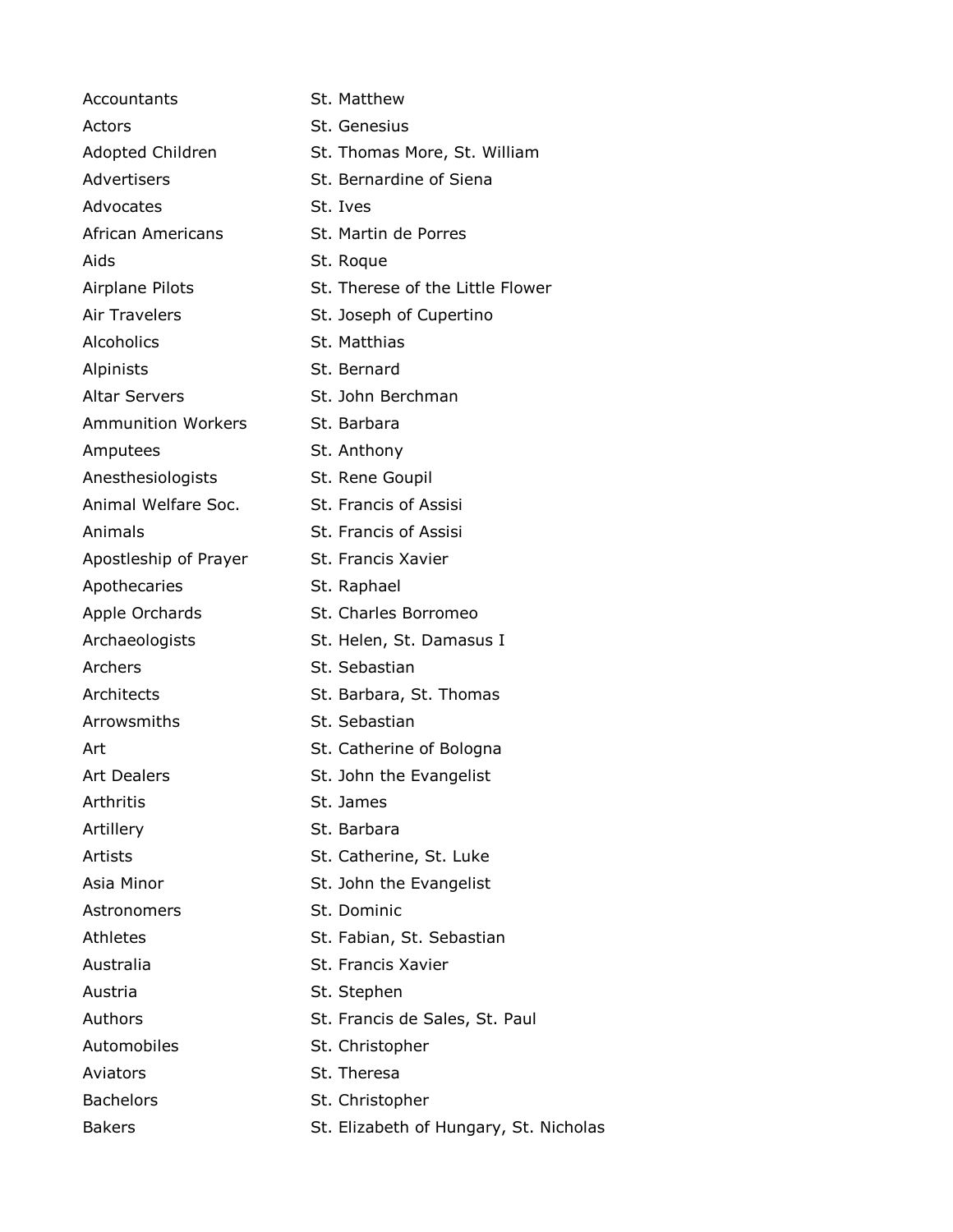| <b>Bankers</b>         | St. Matthew, St. Michael                           |
|------------------------|----------------------------------------------------|
| <b>Barbers</b>         | Sts. Cosmas & Damian                               |
| <b>Barbers</b>         | St. Louis of France                                |
| Barren Women           | St. Anthony of Padua                               |
| <b>Battle</b>          | St. Michael                                        |
| Beggars                | St. Alexius, St. Martin of Tours                   |
| Belgium                | St. Joseph                                         |
| <b>Birds</b>           | St. Francis of Assisi                              |
| <b>Blacksmiths</b>     | St. James                                          |
| <b>Blindness</b>       | St. Lawrence                                       |
| <b>Blindness</b>       | St. Lucy, St. Raphael                              |
| <b>Blood Banks</b>     | St. Januarius                                      |
| <b>Bookbinders</b>     | St. Peter Celestine, St. Sebastian                 |
| <b>Bookkeepers</b>     | St. Ambrose, St. Bernard, St. Matthew              |
| <b>Booksellers</b>     | St. John of God, St. John the<br><b>Fyangelist</b> |
| Boreno                 | St. Francis Xavier                                 |
| Boys                   | <b>St. Dominic Savio</b>                           |
| <b>Boy Scouts</b>      | St. George                                         |
| <b>Brass Workers</b>   | St. Barbara                                        |
| <b>Brewers</b>         | St. Nicholas                                       |
| <b>Bricklayers</b>     | St. Stephen                                        |
| <b>Brides</b>          | St. Dorothy, St. Nicholas                          |
| <b>Bridge Builders</b> | St. Peter                                          |
| <b>Broadcasters</b>    | Archangel, St. Gabriel                             |
| <b>Builders</b>        | St. Louis of France                                |
| <b>Builders</b>        | St. Stephen of Hungary                             |
| <b>Builders</b>        | St. Vincent Ferrer, St. Thomas                     |
| <b>Bus Drivers</b>     | St. Christopher                                    |
| <b>Butchers</b>        | St. Anthony, St. Luke, St. Peter                   |
| <b>Cabinet Makers</b>  | St. Anne                                           |
| Cab Drivers            | St. Fiacre                                         |
| Canada                 | St. Anne                                           |
| Canada                 | St. Isaac Jogues                                   |
| Canada                 | St. John de Brebeuf                                |
| Canada                 | St. Joseph                                         |
| <b>Cancer Patients</b> | St. Peregrine Laziosi                              |
| Candlemakers           | St. Bernard                                        |
| Canonists              | St. Robert                                         |
| Carpenters             | St. Joseph                                         |
|                        |                                                    |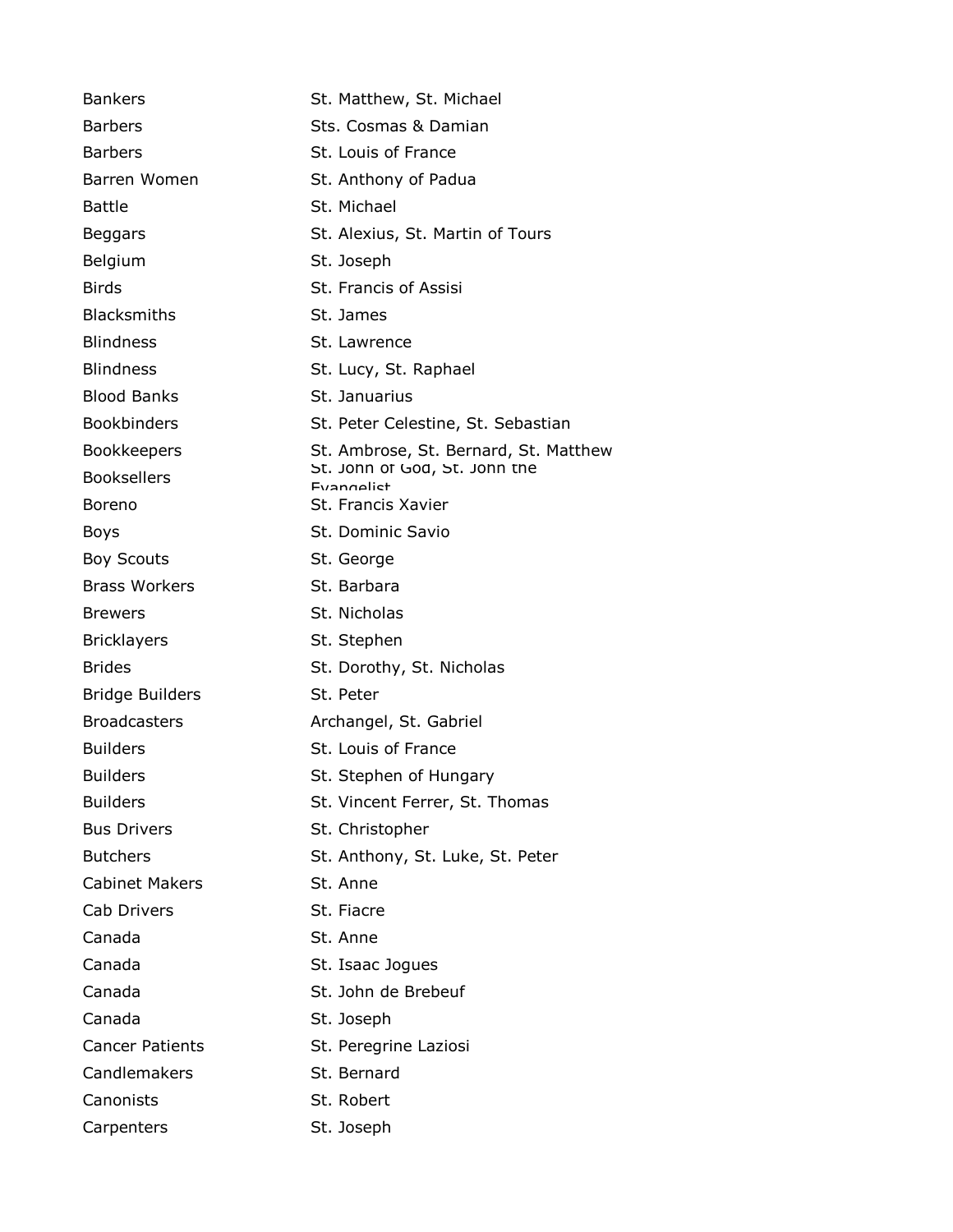| <b>Casket Makers</b>         | St. Stephen                   |
|------------------------------|-------------------------------|
| Catechists                   | St. Julie Billiart            |
| Catechists/Catechumens       | St. Charles Borromeo          |
| Catechists/Catechumens       | St. Robert Bellarmine         |
| <b>Catholic Action</b>       | St. Francis of Assisi         |
| Catholic charities           | St. Elizabeth of Hungary      |
| <b>Catholic Education</b>    | St. John Neumann              |
| <b>Catholic Universities</b> | St. Thomas Aquinas            |
| <b>Cattle Diseases</b>       | St. Sebastian                 |
| Cavalry                      | St. George                    |
| <b>Cemetery Workers</b>      | St. Anthony                   |
| Ceylon                       | St. Lawrence                  |
| <b>Charitable Societies</b>  | St. Vincent de Paul           |
| Charity                      | St. Vincent de Paul           |
| <b>Chemical Industries</b>   | Sts. Cosmas & Damian          |
| Childbirth                   | St. Gerard Majella            |
| Childless Women              | St. Ann, St. Anthony of Padua |
| Children                     | St. Nicholas                  |
| Children, Unruly             | St. Sebastian                 |
| Children with Convulsions    | St. Scholastica               |
| Chile                        | St. James                     |
| China                        | St. Francis Xavier            |
| Chivalry                     | St. George                    |
| <b>Choir Members</b>         | St. Dominic                   |
| <b>Christian Schools</b>     | St. Joseph Calasanz           |
| Christian Youth              | St. Aloysius Gonzaga          |
| Church                       | St. Joseph                    |
| <b>Civil Servants</b>        | <b>St. Thomas More</b>        |
| Clear Weather                | St. Thomas Aquinas            |
| Clergy                       | St. Charles Borromeo          |
| <b>Clock Makers</b>          | St. Peter                     |
| Colic                        | St. Charles Borromeo          |
| Comedians                    | St. Genesius, St. Vitus       |
| Composers                    | St. Cecile                    |
| Compositors                  | St. John the Evangelist       |
| Computers                    | St. Isidore of Seville        |
| Confectioners                | St. Joseph                    |
| Confessors                   | St. Alphonsus Liguori         |
| Confessors                   | St. Francis de Sales          |
|                              |                               |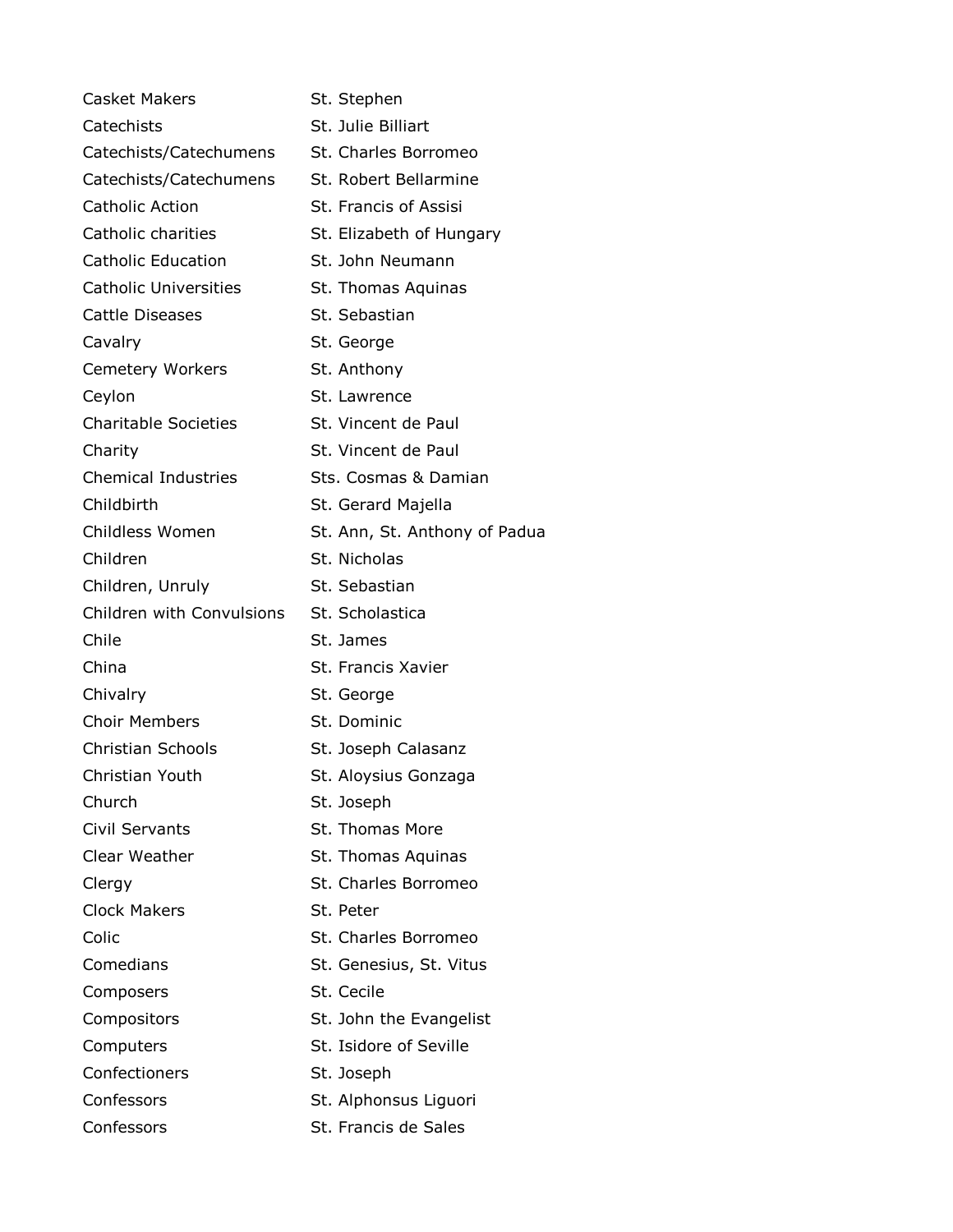| Confessors                 | St. John Vianney                     |
|----------------------------|--------------------------------------|
| Congo                      | St. Francis de Sales                 |
| Converts                   | St. Jason                            |
| Cooks                      | St. Lawrence, St. Martha             |
| Coopers                    | St. Nicholas                         |
| Countesses                 | St. Elizabeth                        |
| Court Workers              | St. Thomas More                      |
| Cripples                   | St. Giles                            |
| Cutters                    | St. Lucy                             |
| Dancers                    | St. Genesius                         |
| <b>Dancing Teachers</b>    | St. Genesius                         |
| Deacons                    | St. Stephen                          |
| Deaf                       | St. Francis de Sales                 |
| Dentists                   | St. Apollonia                        |
| Desperation                | St. Jude, St. Rita                   |
| Difficult Century          | St. Maximilian Kolbe                 |
| <b>Difficult Marriages</b> | St. Thomas More                      |
| Diocesan Priests           | St. John of the Cross                |
| Disenfranchised            | St. Juan Diego                       |
| Doctors                    | St. Luke                             |
| Dog Bite                   | St. Hubert                           |
| Dog Fanciers               | St. Roque                            |
| <b>Domestic Animals</b>    | St. Anthony                          |
| Dominican Order            | St. Dominic                          |
| Doubt                      | St. Joseph                           |
| Druggists                  | Sts. Cosmas & Damian                 |
| Druggists                  | St. James the Less, St. Raphael      |
| Dying                      | St. James the Less, St. Joseph       |
| Earthquakes                | St. Agatha                           |
| Ecologists                 | St. Francis of Assisi                |
| Editors                    | St. Francis de Sales, St. John Bosco |
| <b>Elderly People</b>      | St. Vincent de Paul                  |
| Emigrants                  | St. Francis Xavier                   |
| Enemies of Religion        | St. Sebastian                        |
| Engineers                  | St. Joseph                           |
| England                    | St. George, Boniface                 |
| Engravers                  | St. John the Evangelist              |
| Environmentalists          | St. Kateri Tekakwitha                |
| Epilepsy                   | St. Genesius                         |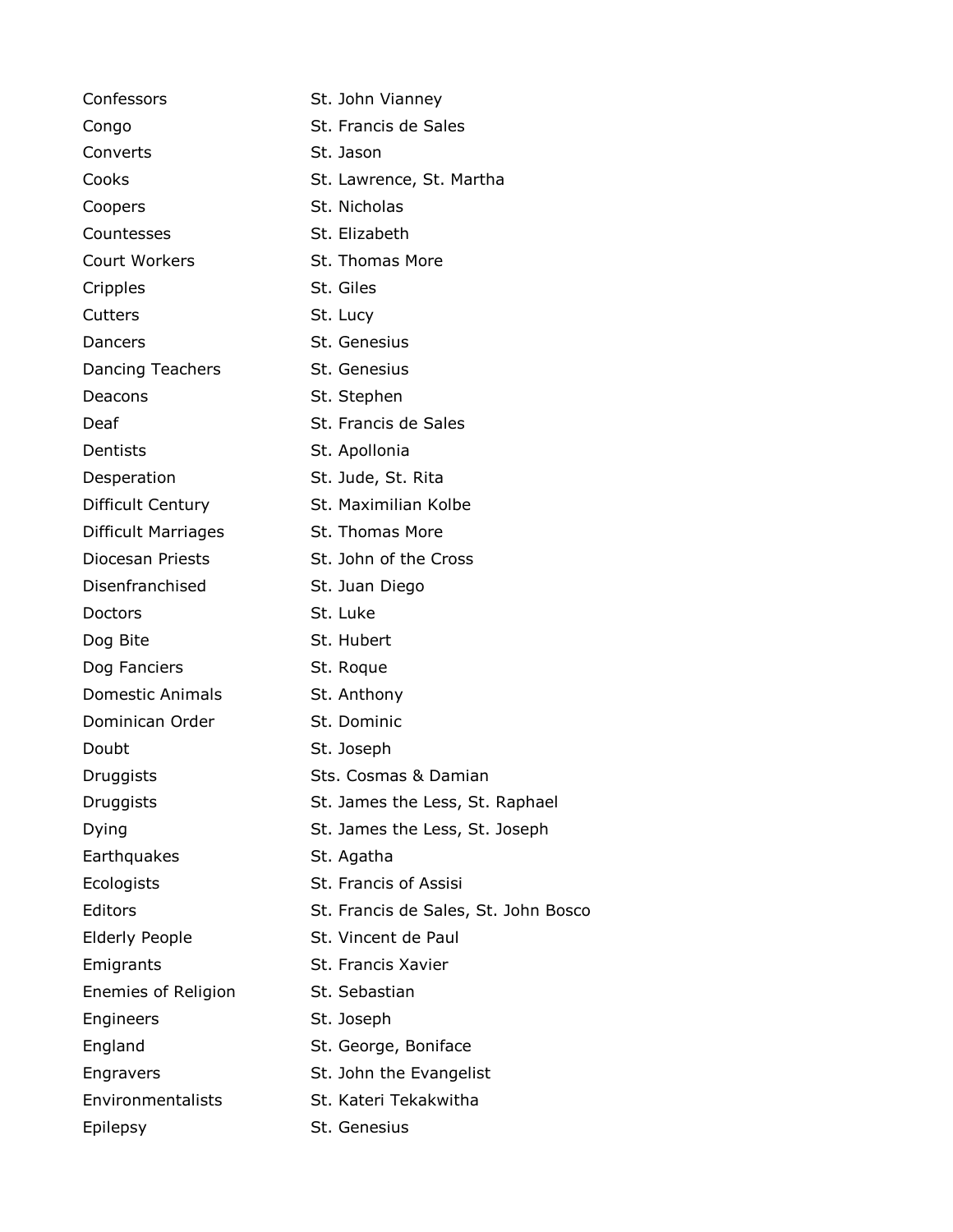| Europe                                 | St. Benedict                        |
|----------------------------------------|-------------------------------------|
| <b>Expectant Mothers</b>               | St. Gerard, St. Raymond             |
| Eye Diseases                           | St. Lucy, St. Raphael               |
| Eyes                                   | St. Lucy                            |
| Faith in Blessed Sacrament St. Anthony |                                     |
| <b>Falsely Accused</b>                 | St. Elizabeth                       |
| <b>Families</b>                        | St. Joseph                          |
| <b>Families of Addicts</b>             | St. Maximilian Kolbe                |
| Family Harmony                         | St. Dymphna                         |
| Farmers                                | St. George                          |
| Farmers                                | St. Isidore the Farmer              |
| Fathers                                | St. Joseph                          |
| Fever                                  | St. Peter                           |
| Fire                                   | St. Francis of Assisi, St. Lawrence |
| Firefighters                           | St. Florian                         |
| Fire Prevention                        | St. Catherine of Siena              |
| Fireworks                              | St. Barbara                         |
| Fishermen                              | St. Andrew, St. Peter               |
| <b>Florists</b>                        | St. Dorothy                         |
| Florists                               | St. Rose of Lima                    |
| <b>Florists</b>                        | St. Therese of the Little Flower    |
| Foot Trouble                           | St. Peter                           |
| Foreign Missions                       | St. Therese of the Little Flower    |
| Fortifications                         | St. Barbara                         |
| Founders                               | St. Barbara                         |
| France                                 | St. Ansgar                          |
| France                                 | St. Denis                           |
| France                                 | St. Joan of Arc                     |
| France                                 | St. Martin of Tours                 |
| France                                 | St. Therese of the Little Flower    |
| Franciscan Third Order                 | St. Elizabeth of Hungary            |
| French Army Commissariat               | St. Ambrose                         |
| <b>French Soldiers</b>                 | St. Louis of France                 |
| Frenzy                                 | St. Peter                           |
| <b>Funeral Directors</b>               | St. Sebastian                       |
| Gardeners                              | St. Dorothy                         |
| Gardeners                              | St. Rose of Lima                    |
| Gardeners                              | St. Sebastian                       |
| Gardeners                              | St. Therese of the Little Flower    |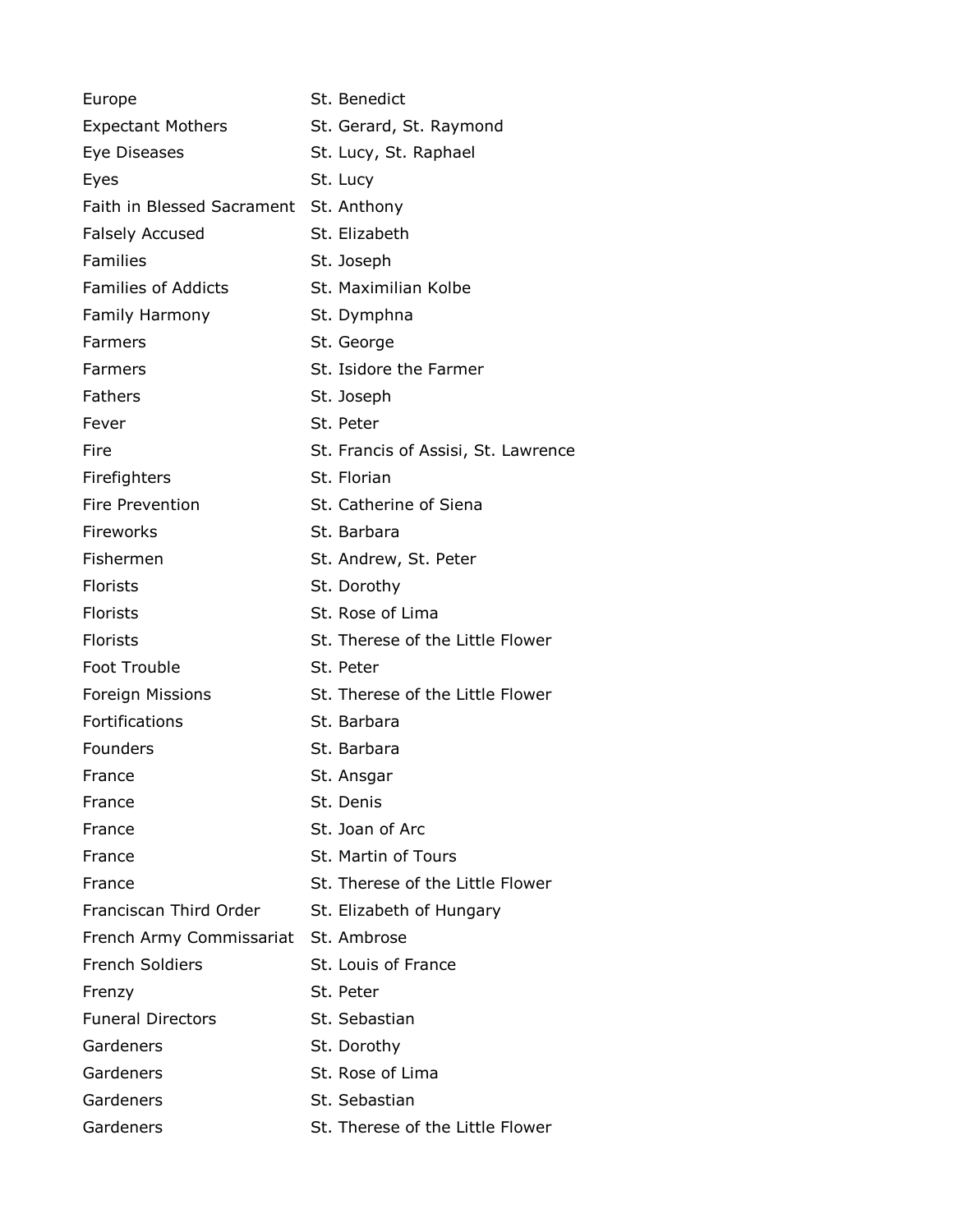| Geese                          | St. Martin of Tours            |
|--------------------------------|--------------------------------|
| Germany                        | St. Michael                    |
| Girls                          | St. Agnes                      |
| Glass Industry                 | St. Luke                       |
| Glaziers                       | St. Mark                       |
| Goldsmiths                     | St. Luke                       |
| Gout                           | St. Andrew                     |
| Grandmothers                   | St. Anne                       |
| Grandparents                   | St. Joachim & St. Ann          |
| Grave Diggers                  | St. Anthony                    |
| Greece                         | St. Nicholas                   |
| <b>Greek Church</b>            | St. Andrew                     |
| Grocers                        | St. Michael                    |
| Gunners                        | St. Barbara                    |
| Hairstylists                   | St. Martin de Porres           |
| Handicapped People             | St. Angela Merici              |
| Happy Death                    | St. Barbara, St. Joseph        |
| <b>Happy Meetings</b>          | St. Raphael                    |
| Hardware                       | St. Sebastian                  |
| Hazards of Traveling           | St. Christopher                |
| Headaches                      | St. Denis, St. Teresa of Avila |
| Healing of Wounds              | St. Rita                       |
| <b>Heart Disease</b>           | St. Margaret Mary Alacoque     |
| <b>Heart Patients</b>          | St. John of God                |
| Hesitation                     | St. Joseph                     |
| <b>Homeless</b>                | St. Benedict                   |
| <b>Hopeless Cases</b>          | St. Jude                       |
| <b>Horseriders</b>             | St. Anne                       |
| Horses/Horseriders             | St. Martin of Tours            |
| <b>Hospital Administrators</b> | St. Frances Xavier Cabrini     |
| <b>Hospital Workers</b>        | St. Vincent de Paul            |
| <b>Hospitals</b>               | St. Camillus, St. John of God  |
| Hospitals                      | St. Jude, St. Simon            |
| Housekeepers                   | St. Anne                       |
| Housewives                     | St. Anne, Martha               |
| Hungary                        | St. Stephen of Hungary         |
| <b>Hunters</b>                 | St. Hubert                     |
| Immigrants                     | St. Frances Xavier Cabrini     |
| Impenitence                    | St. Barbara                    |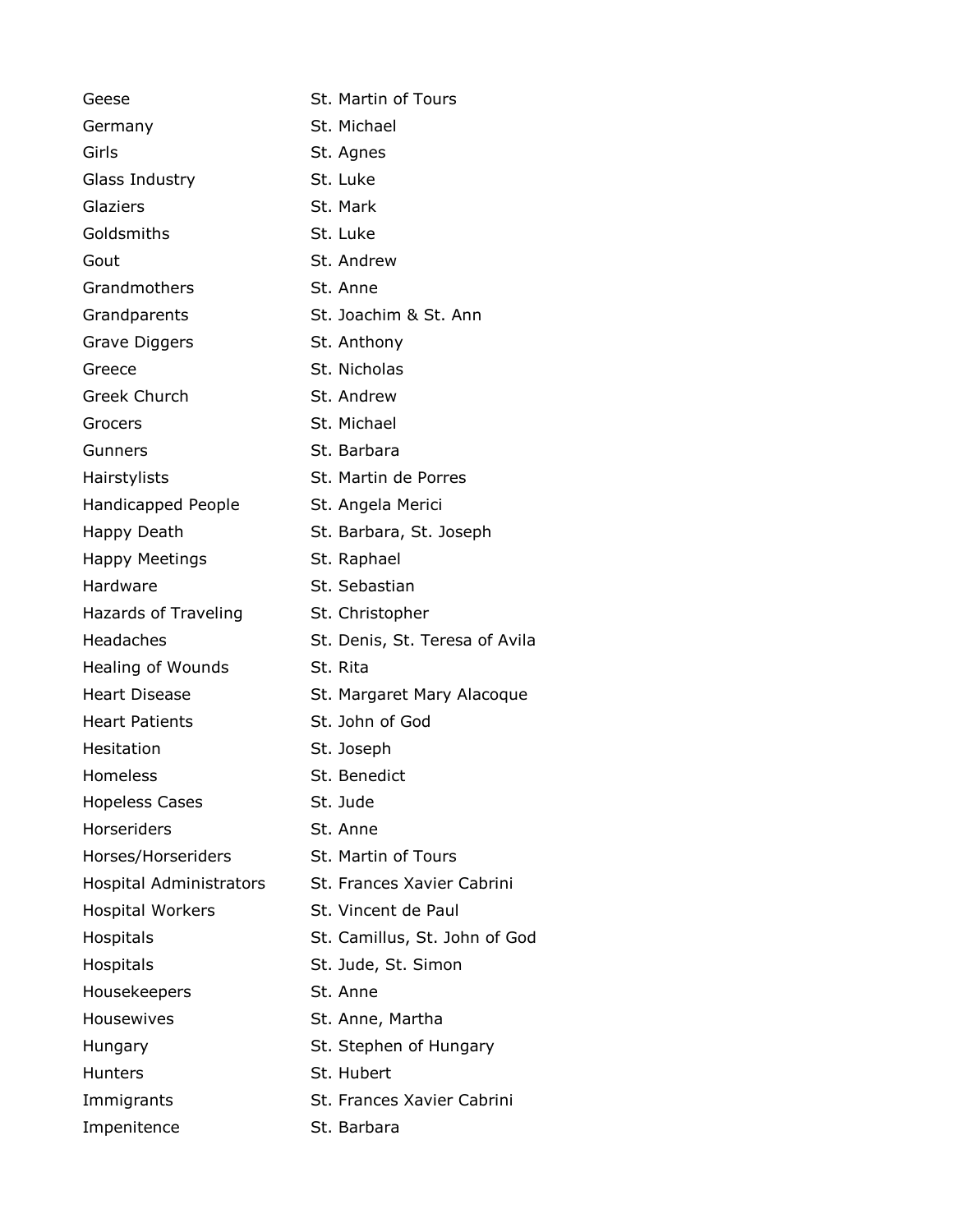| <b>Impossible Situations</b> | St. Jude                        |
|------------------------------|---------------------------------|
| India                        | St. Francis Xavier              |
| Infertility                  | St. Perpetua, Felicity          |
| Insanity                     | St. Dymphna                     |
| Internet                     | St. Isidore of Seville          |
| Ireland                      | St. Patrick, St. Columban       |
| <b>Iron Workers</b>          | St. Sebastian                   |
| Italy                        | St. Frances Xavier Cabrini      |
| Italy                        | St. Francis of Assisi           |
| <b>Jewelers</b>              | St. Agatha, Luke                |
| <b>Journalists</b>           | St. Francis de Sales            |
| Judges                       | St. Ives                        |
| <b>Jurists</b>               | St. John of Capistrano          |
| Laborers                     | St. James                       |
| Latin America                | St. Rose of Lima                |
| Lawyers                      | St. Genesius                    |
| Lawyers                      | St. Ives                        |
| Lawyers                      | St. Raymond of Penyafort        |
| Lawyers                      | St. Thomas More                 |
| Lead Workers                 | St. Sebastian                   |
| Learning                     | St. Ambrose                     |
| Leather Workers              | St. Catherine                   |
| Lepers                       | St. Vincent de Paul             |
| Librarians                   | St. Jerome                      |
| Lightning                    | St. Barbara                     |
| Lithographers                | St. John the Evangelist         |
| Lithuania                    | St. John of Kanty               |
| Loneliness                   | St. Rita                        |
| Long Life                    | St. Kevin, St. Peter            |
| <b>Lost Articles</b>         | St. Anthony of Padua            |
| Lovers                       | St. Raphael                     |
| Lumbago                      | St. Lawrence                    |
| Machinists                   | St. Hubert                      |
| Marble Workers               | St. Clement I                   |
| <b>Mariners</b>              | St. Brendan, Clement I, Michael |
| <b>Married Couples</b>       | St. Joseph                      |
| Married Women                | St. Monica                      |
| Masons                       | St. Peter                       |
| <b>Mass Servers</b>          | St. John Berchman               |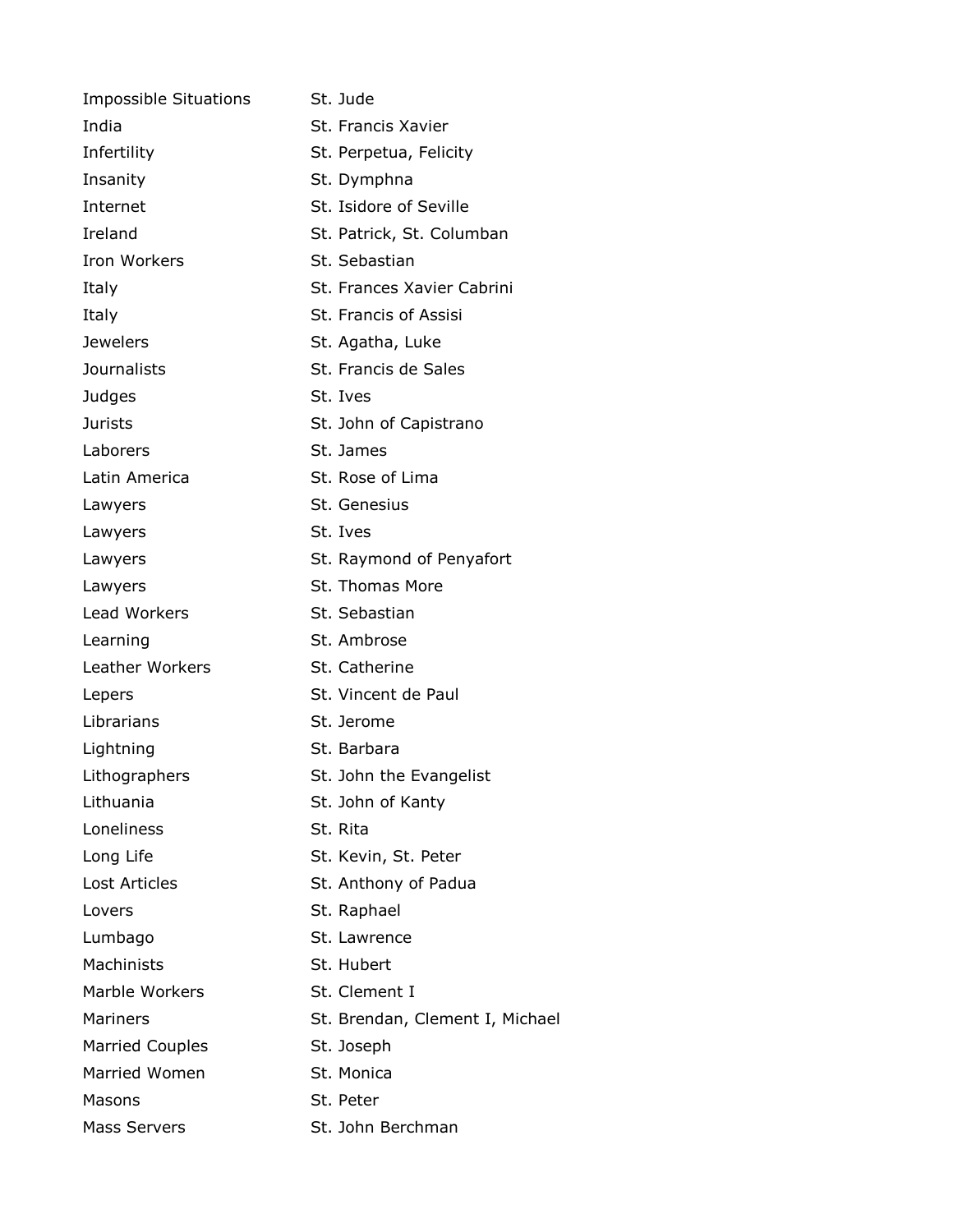| <b>Mathematicians</b>            | St. Hubert                           |
|----------------------------------|--------------------------------------|
| <b>Medical Record Librarians</b> | St. Raymond                          |
| <b>Medical Technicians</b>       | St. Albert                           |
| <b>Medical Techonologists</b>    | St. Albert                           |
| <b>Members of Military</b>       | St. Joan of Arc                      |
| <b>Mental Illness</b>            | St. Dymphna                          |
| Merchants                        | St. Francis of Assisi, St. Nicholas  |
| Military Chaplains               | St. John of Capistrano               |
| Miners                           | St. Barbara                          |
| <b>Missioners</b>                | St. Francis Xavier                   |
| Missions, Domestic               | St. Francis Xavier                   |
| Missions, Domestic               | St. Theresa                          |
| Missions, Foreign                | St. Francis Xavier                   |
| <b>Monastics</b>                 | St. Benedict                         |
| Monks                            | St. Benedict                         |
| Montebanks                       | St. Genesius                         |
| Mothers                          | St. Anne, St. Gerard, St. Monica     |
| Motorists                        | St. Christopher, St. Frances of Rome |
| <b>Mountain Climbers</b>         | St. Bernard                          |
| Music/Musicians                  | St. Cecilia                          |
| <b>Musicians</b>                 | St. Gregory the Great                |
| <b>Naples</b>                    | St. Januarius                        |
| Navigators                       | St. Brendan                          |
| Needle Workers                   | St. Francis of Assisi                |
| <b>Nerves</b>                    | St. Dymphna                          |
| <b>Net Makers</b>                | St. Peter                            |
| New Zealand                      | St. Francis Xavier                   |
| <b>Notaries</b>                  | St. Ives, St. Luke, St. Mark         |
| <b>Nuns</b>                      | St. Brigid of Ireland                |
| <b>Nurses</b>                    | St. Agatha                           |
| <b>Nurses</b>                    | St. Camillus                         |
| <b>Nurses</b>                    | St. John of God                      |
| <b>Nurses</b>                    | St. Raphael                          |
| <b>Nursing Services</b>          | St. Elizabeth                        |
| <b>Nutritionists</b>             | St. Martha                           |
| Obstetricians                    | St. Raymond                          |
| Organ Makers                     | St. Genesius                         |
| Orphans                          | St. Jerome Emiliani                  |
| Painters                         | St. Luke                             |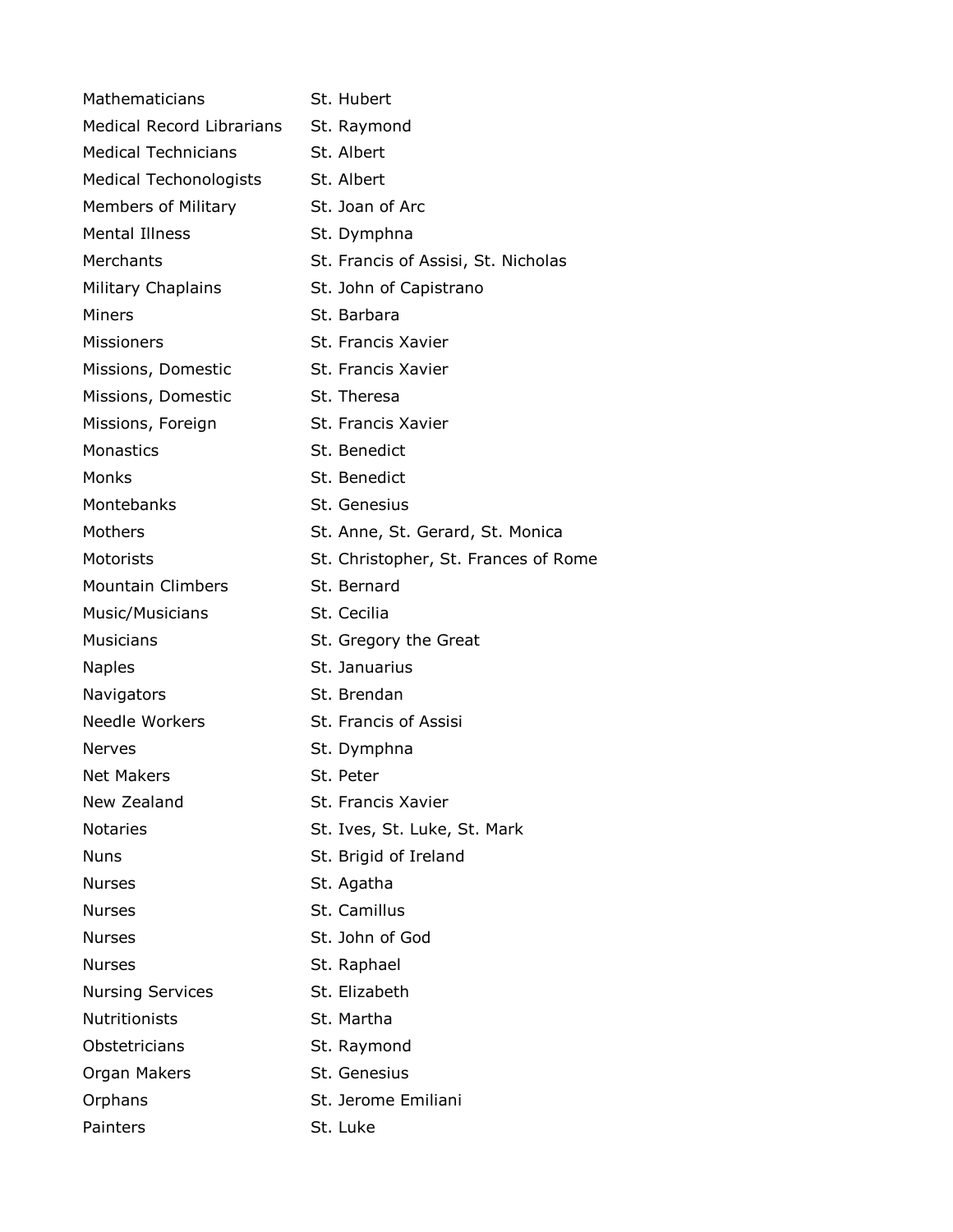| Pakistan                        | St. Francis Xavier                |
|---------------------------------|-----------------------------------|
| Papal Delegates                 | Pope St. John XXIII               |
| Paper Makers                    | St. John the Evangelist           |
| Paratroopers                    | St. Michael                       |
| Parents of Troubled<br>Children | St. Monica                        |
| <b>Parish Priests</b>           | St. John Vianney                  |
| Pawn Brokers                    | St. Nicholas of Myra              |
| Peasants                        | St. Lucy                          |
| Peddlers                        | St. Lucy                          |
| <b>Pencil Makers</b>            | St. Thomas Aquinas                |
| People who Grieve               | St. Jane Frances de Chantal       |
| People with AIDS                | St. Camillus de Lellis            |
| People with Asthma              | St. Bernadette                    |
| People with Breast Cancer       | St. Agatha                        |
| People with Drug Addiction      | St. Maximilian Kolbe              |
| Perfumers                       | St. Mary Magdalene                |
| Peril at Sea                    | St. Michael                       |
| Peru                            | St. Joseph                        |
| Pharmacists                     | Sts. Cosmas & Damian              |
| Philanthropists                 | St. Katharine Drexel              |
| Philippines                     | St. Rose of Lima                  |
| Philosophers                    | St. Albert the Great              |
| Philosophers                    | St. Catherine of Alexandria       |
| Philosophers                    | St. Edith Stein                   |
| Philosophers                    | St. Justin                        |
| Philosophers                    | St. Thomas Aquinas                |
| Photographers                   | St. Veronica                      |
| Physicians                      | Sts. Cosmas & Damian              |
| Physicians                      | St. Luke                          |
| Physicians                      | St. Raphael                       |
| Pilgrims                        | St. James                         |
| Pioneers                        | St. Joseph                        |
| Plague                          | St. Roque                         |
| <b>Plaque Patients</b>          | St. Sebastian                     |
| Poets                           | St. Cecilia, John of the Cross    |
| Poison (protection against)     | St. John the Evangelist           |
| Poisoning                       | St. Benedict                      |
| Poland                          | St. John of Kanty, St. Stanislaus |
| Police Officers                 | St. Michael                       |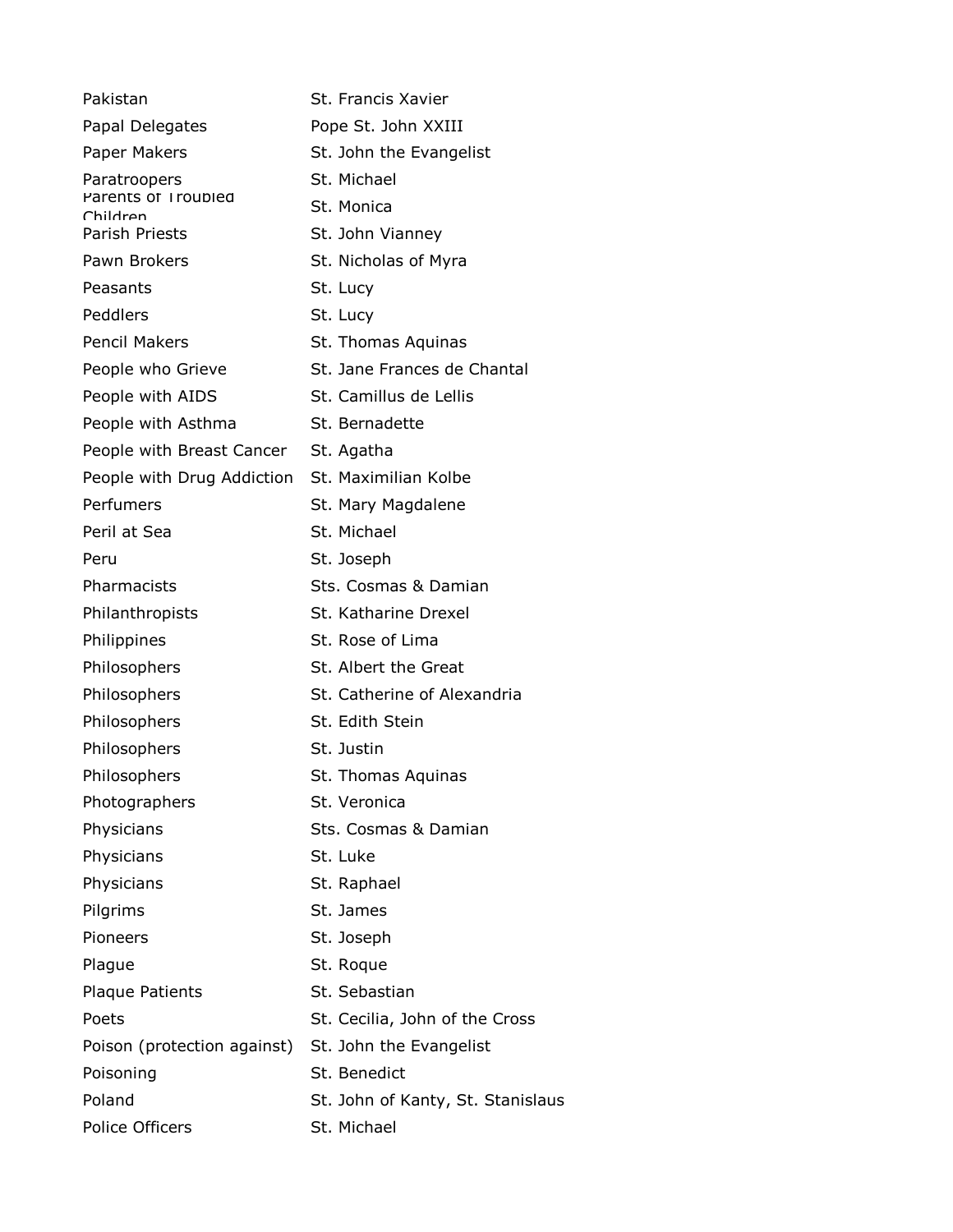Poor St. Anthony of Padua Poor St. Lawrence Poor St. Martin de Porres Porters St. Christopher Possessed St. Bruno, St. Denis Postal Workers St. Gabriel Potters St. Sebastian Preachers St. John Chrysostom Pregnant Women St. Gerard Majella Press St. Francis de Sales, St. Paul Priests **St. John Vianney** Printers St. John of God Prisoners St. Vincent de Paul Prophecy St. Daniel Public Education St. Martin de Porres Public Relations St. Paul Public Speakers St. John Chrysostom Publishers St. John the Evangelist, St. Paul Racquet Makers St. Sebastian Radiologists St. Michael Rape Victims St. Dymphna Retreats St. Ignatius of Loyola Rheumatism St. James the Greater Road Workers St. John the Baptist Rome St. Lawrence Runaways St. Dymphna Russia **St. Andrew, St. Nicholas** Saddlers St. Lucy Safe Journey St. Raphael Sailors **Subseter St. Brendan, Michael, Nicholas** Salespeople St. Lucy Savings Banks St. Anthony Mary Claret Scholars Scholars St. Bridget of Sweden Scholars St. Thomas Aquinas Schools **St. Thomas Aquinas** Scientists St. Albert the Great Scripture Scholars St. Jerome Scotland Scotland St. Andrew, St. Margaret of Scotland Scribes St. Catherine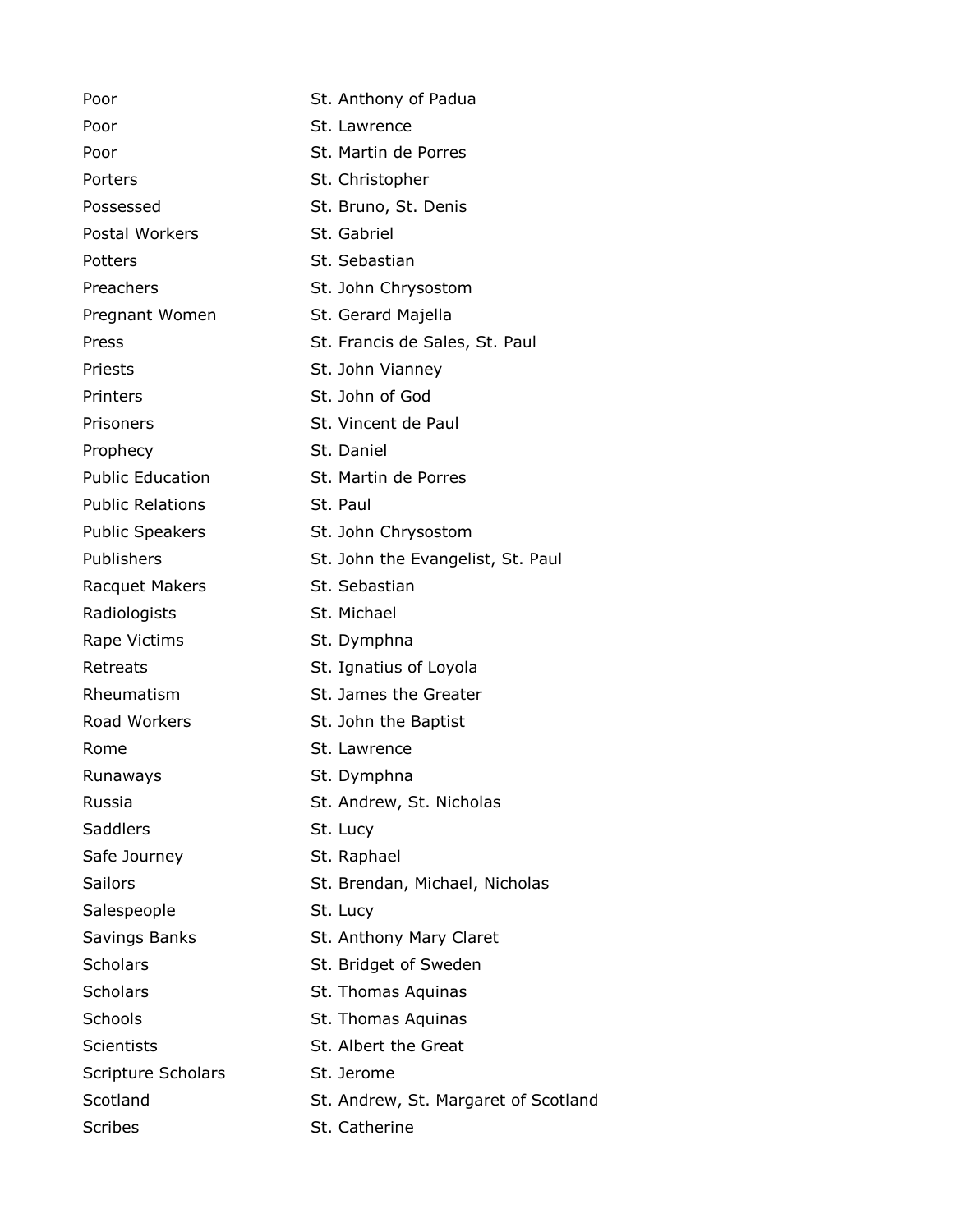| Sculptors                             | St. Luke, Louis of France   |
|---------------------------------------|-----------------------------|
| <b>Seafarers</b>                      | St. Brendan                 |
| <b>Seafarers</b>                      | St. Francis of Paola        |
| Seafarers                             | St. Michael                 |
| Secretaries                           | St. Catherine, St. Genesius |
| <b>Secular Priests</b>                | St. John Vianney            |
| <b>Security Guards</b>                | St. Matthew                 |
| Seminarians                           | St. Charles Borromeo        |
| Servicewomen                          | St. Joan of Arc             |
| <b>Sheep Raisers</b>                  | St. Raphael                 |
| Ship Builders                         | St. Peter                   |
| Sicily                                | St. Agatha, Lucy, Nicholas  |
| <b>Sick</b>                           | St. Camillus, John of God   |
| Sick Poor                             | St. Martin de Porres        |
| <b>Sickness</b>                       | St. Camillus                |
| Singers                               | St. Gregory the Great       |
| Single Parents                        | St. Elizabeth Ann Seton     |
| Single Women                          | St. Andrew                  |
| <b>Skiers</b>                         | St. Bernard                 |
| <b>Skin Diseases</b>                  | St. Anthony                 |
| <b>Snake Bites</b>                    | St. Patrick                 |
| Snakes (protector against) St. Hilary |                             |
| Social Justice                        | St. Martin de Porres        |
| Social Workers                        | St. Louise de Marillac      |
| Soldiers                              | St. George                  |
| Soldiers                              | St. Ignatius of Loyola      |
| Soldiers                              | St. Joan of Arc             |
| Soldiers                              | <b>St. Martin of Tours</b>  |
| Solitary Death                        | St. Francis of Assisi       |
| South America                         | St. Rose of Lima            |
| Spain                                 | St. Teresa of Avila         |
| Speleologists                         | St. Benedict                |
| <b>Spiritual Directors</b>            | St. Charles Borromeo        |
| Spiritual Help                        | St. Vincent de Paul         |
| <b>Stained Glass Workers</b>          | St. Mark                    |
| <b>Stationers</b>                     | St. Peter                   |
| Stenographers                         | St. Catherine               |
| Stepparents                           | St. Thomas More             |
| Stockbrokers                          | St. Matthew                 |
|                                       |                             |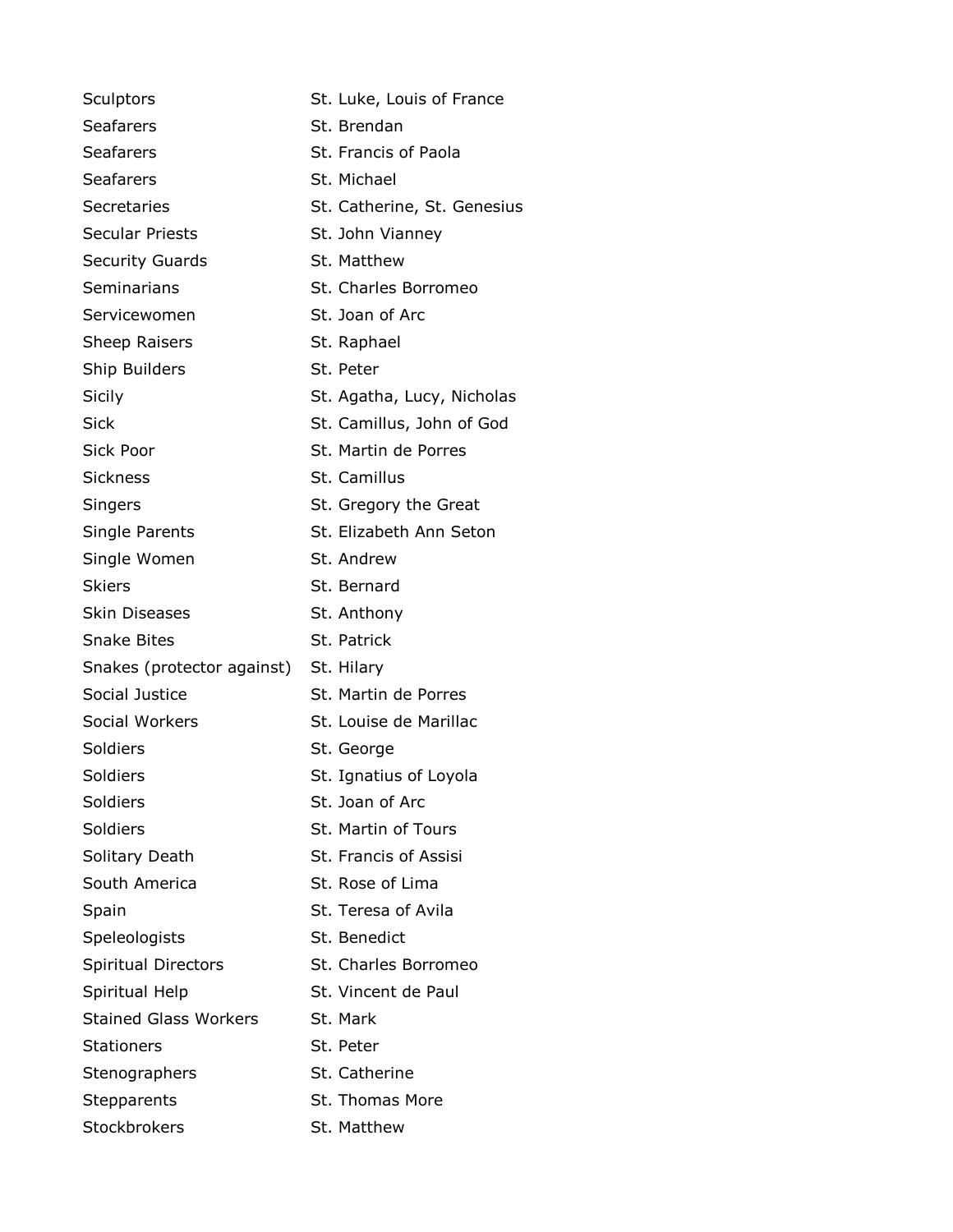| St. Charles Borromeo, St. Timothy |
|-----------------------------------|
| St. Barbara, Sebastian, Stephen   |
| St. Barbara                       |
| St. Albert the Great, St. Jerome  |
| St. Thomas Aquinas                |
| St. Barbara                       |
| Sts. Cosmas & Damian, St. Luke    |
| St. Sebastian                     |
| St. Nicholas                      |
| St. Lucy                          |
| St. Matthias                      |
| St. James                         |
| St. Matthew                       |
| St. Francis de Sales              |
| St. Gregory the Great             |
| St. John Baptise de la Salle      |
| St. Maria Goretti                 |
| St. Gabriel                       |
| St. Clare of Assisi               |
| St. Gabriel                       |
| St. Michael                       |
| St. Elizabeth                     |
| St. Alphonsus Liguori             |
| St. Augustine                     |
| St. Thomas Aquinas                |
| St. Blaise                        |
| St. Agatha                        |
| St. Catherine                     |
| St. Patrick                       |
| St. Christopher, St. Paul         |
| St. Christopher                   |
| St. Nicholas                      |
| St. Raphael                       |
| St. Christopher                   |
| St. Theresa                       |
| St. Rita                          |
| St. John the Evangelist           |
| St. Charles Borromeo              |
| St. Joseph                        |
|                                   |